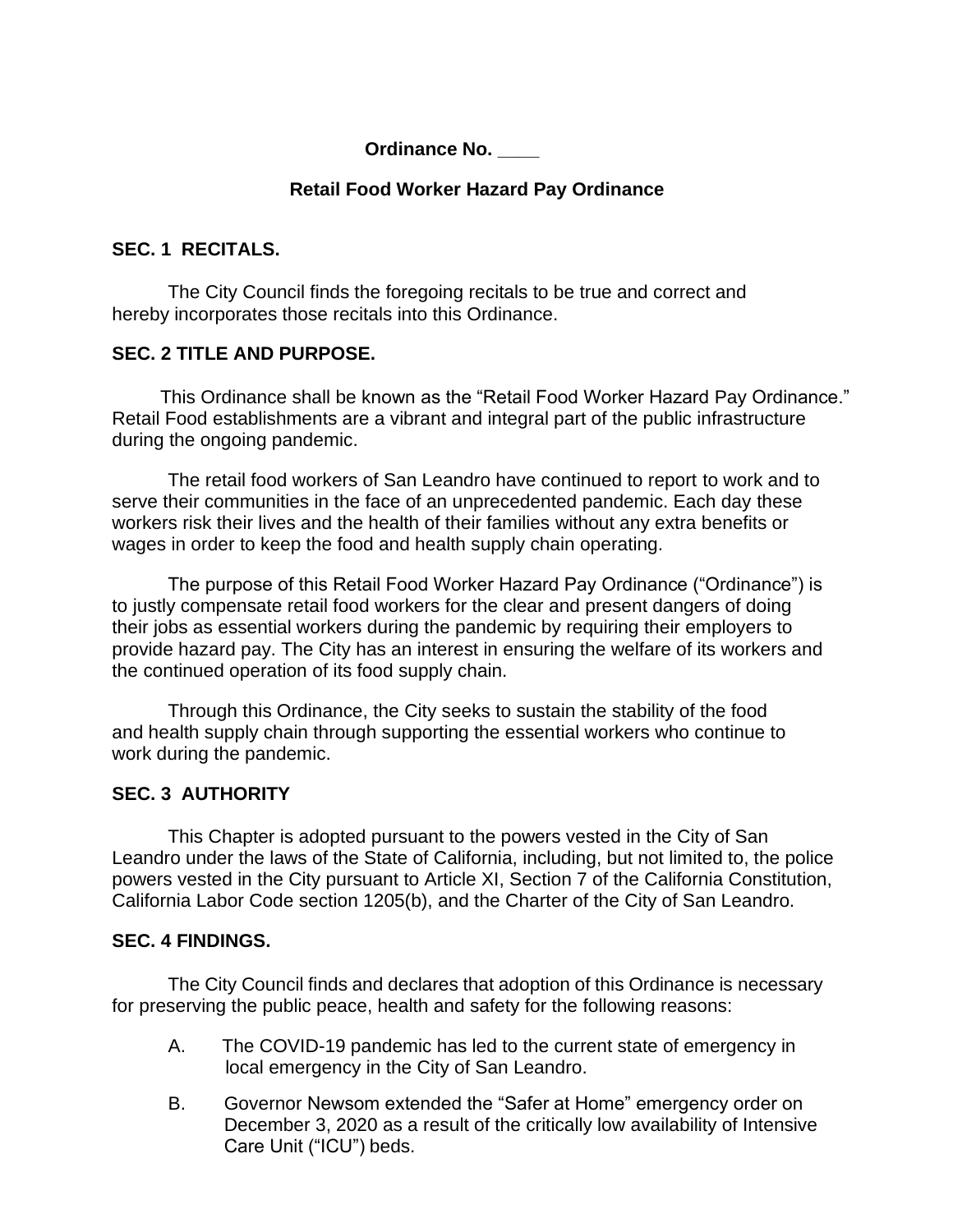- C. The virus is spreading rapidly across the region with many clusters arising within retail stores. Grocery stores remain a critical piece of infrastructure in the fight against the COVID-19 virus and in protecting the City's food supply chain.
- D. Grocery stores are the primary points of distribution for food and other daily necessities for the residents of the City of San Leandro and are therefore essential to the vitality of our community.
- E. Turnover, inability to pay for housing and increased childcare costs as a result of school closures and other necessities could become an immediate problem for certain grocery workers if they are not given immediate financialrelief.
- F. To protect the food supply chain and the public health and safety, the City of San Leandro must take steps to guard against turnover and ensure that grocery stores in San Leandro have well-trained, consistent, and stable staffing.
- G. The City Council of the City of San Leandro finds that there is a current and immediate threat to the public health, safety and/or welfare and a need for immediate preservation of the public peace, health, welfare and safety that warrants this ordinance, which finding is based upon the facts stated in the recitals above, and in the staff report dated February 16, 2021, as well as any oral and written testimony at the February 16, 2021 City Council meeting.

### **SEC. 5 RESERVED**

### **SEC. 6 DEFINITIONS**

The following shall apply to this Ordinance:

"**Base Wage**" shall mean the hourly wage paid to Covered Employees as of the effective date of this Ordinance less Hazard Pay owed under this Ordinance or

other premium hourly rate already paid to compensate Covered Employees for working during the pandemic (referred to herein as "employer-initiated hazard pay").

"**City**" shall mean the City of San Leandro.

#### **"Covered Employer**" shall mean:

(a) Retail food establishments defined herein, that employ 300 or more employees nationwide regardless of where those employees are employed, including but not limited to chains, integrated enterprises, or franchises associated with a franchisor or network of franchises.

(b) To determine the number of employees, the calculation shall be based upon: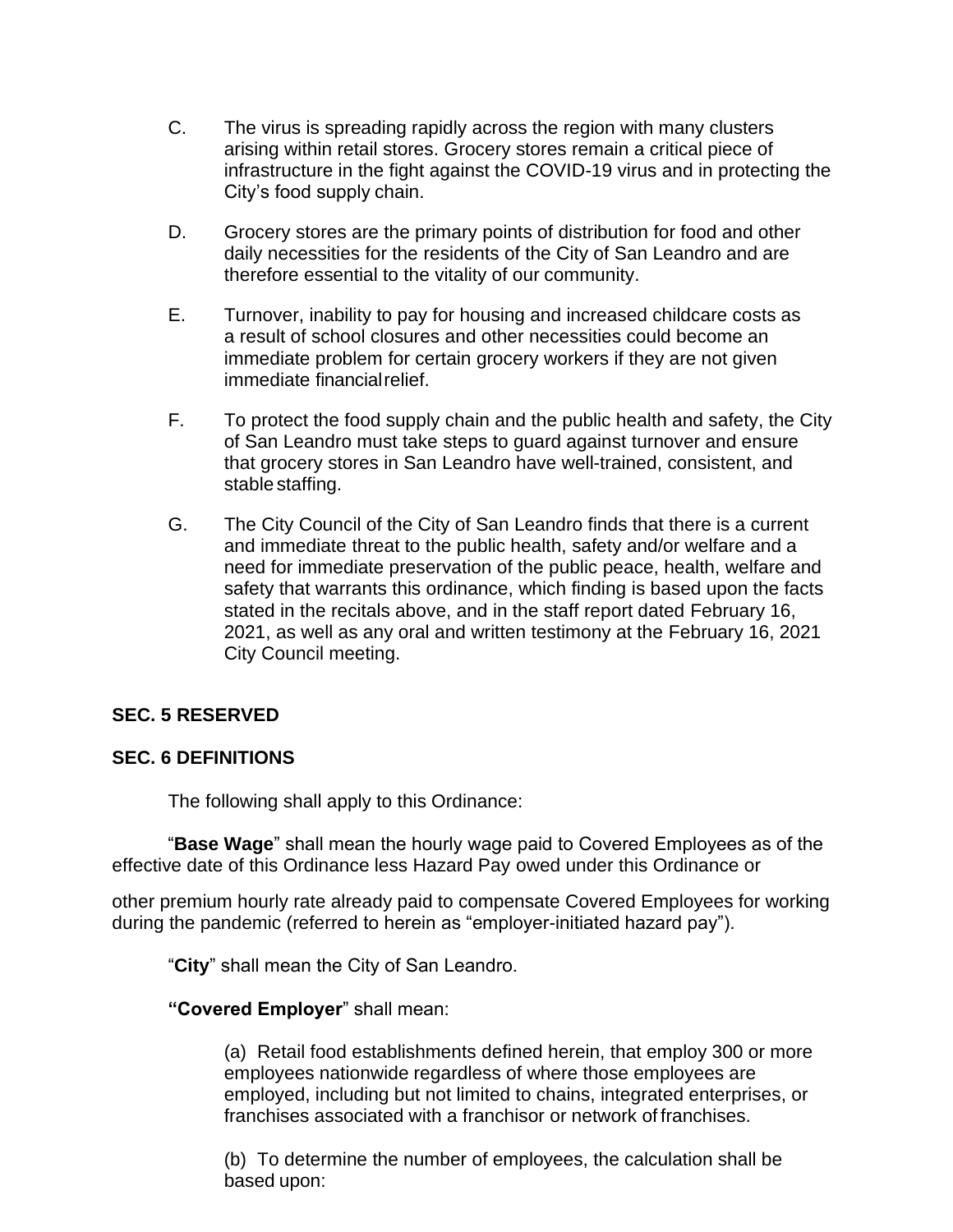1. The actual number per calendar week of employees who worked for compensation during the pay period preceding the effective date of this Ordinance; and

- 2. All employees who worked for compensation shall be counted, including but not limited to:
	- (i) Employees who are not covered by this Ordinance;
	- (ii) Employees who worked inside the City;
	- (iii) Employees who worked outside the City; and

(iv) Employees who worked in full-time employment, part-time employment, joint employment, temporary employment, or through the services of a temporary services or staffing agency or similar entity.

"**Covered Employee**" shall mean any person who:

(a) In a calendar week performs at least two hours of work within the geographic boundaries of the City for a Covered Employer; and

(b) Qualifies as an employee entitled to payment of a minimum wage from any employer under the California minimum wage law, as provided under Section 1197<sup>1</sup> of the California Labor Code and wage orders published by the California Industrial Welfare Commission, and the City of San Leandro's Minimum Wage Ordinance.

"**Designated Administrative Agency**" means the Department of Finance or other City Department or agency the City Manager may designate.<sup>2</sup>

"**Holiday Premium"** shall mean the hourly wage paid to Covered Employees for performing work during a holiday or holiday season.

<sup>1</sup>Lab. Code § 1197. The minimum wage for employees fixed by the commission or by any applicable state or local law, is the minimum wage to be paid to employees, and the payment of a lower wage than the minimum so fixed is unlawful. This section does not change the applicability of local minimum wage laws to any entity.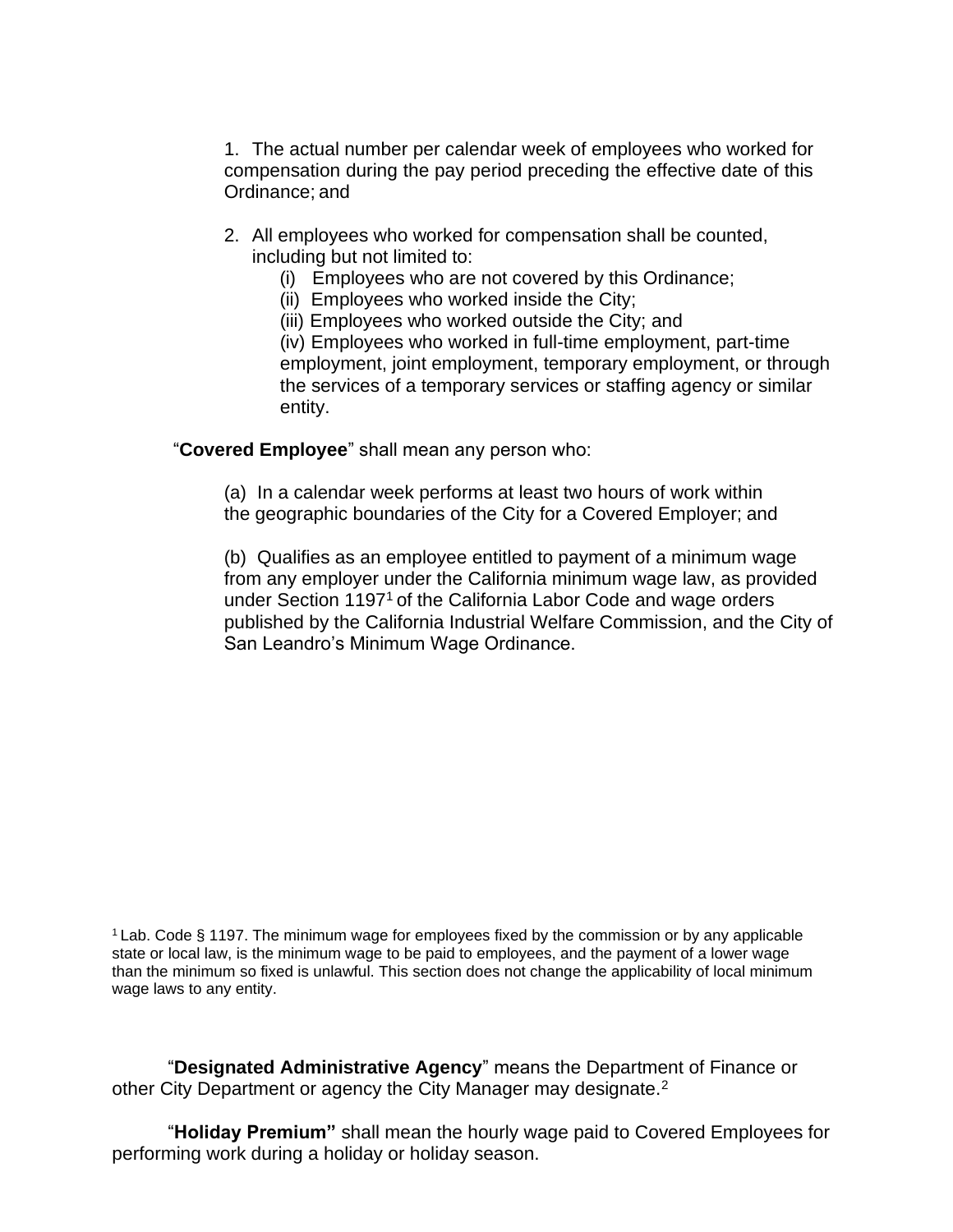"**Hazard Pay**" shall mean an additional \$5.00 per hour wage bonus in addition to the Covered Employee's Base Wage or Holiday Premium wage for each hour worked for any pay period during the duration of this Ordinance.

"**Hours Worked"** means the time during which a Covered Employee is subject to the control of a Covered Employer, including all the time the employee is suffered or permitted to work, and on-call.<sup>3</sup>

"**Person**" shall mean any individual, corporation, partnership, limited partnership, limited liability partnership, limited liability company, business trust, estate, trust, association, joint venture, agency, instrumentality, or any other legal or commercial entity, whether domestic or foreign.<sup>4</sup>

"**Retail Food Establishment**" shall mean a retail store in the City of San Leandro that is either:

(a) over 15,000 square feet in size and that sells primarily household foodstuffs for offsite consumption, including the sale of fresh produce, meats, poultry, fish, deli products, dairy products, canned foods, dry foods, beverages, baked foods and/or prepared foods. Other household supplies or other products shall be secondary to the primary purpose of foodsales;

(b) over 85,000 square feet and with 10% of its sales floor area dedicated to sale of non-taxable merchandise including, but not limited to, the sale of fresh produce, meats, poultry, fish, deli products, dairy products, canned foods, dry foods, beverages, baked foods and/or prepared foods;<sup>5</sup> or

(c) a drug retail store in the City of San Leandro that sells a variety of prescription and nonprescription medicines and miscellaneous items, including but not limited to drugs, pharmaceuticals, sundries, fresh produce, meats, poultry, fish, deli products, dairy products, canned foods, dry foods, beverages, prepared foods, and other merchandise.

**"Retaliatory Action"** shall mean the failure to hire, or the discharge, suspension, demotion, penalization, lowering of the Base Wage or Holiday Premium wage, or discrimination or any other adverse action against a Covered Employee with

<sup>2</sup>San Leandro Minimum Wage Ordinance, San Leandro Municipal Code Section 4-35.

<sup>3</sup>California Code of Regulations, Title 8, Section 11040

<sup>4</sup>Living Wage Ordinance, San Leandro Municipal Code Section 1-6-615

respect to the terms and conditions of the Covered Employee's employment, for opposing any practice proscribed by this Ordinance, for participating in proceedings related to this Ordinance, for seeking to enforce his or her rights under this Ordinance by any lawful means, or for otherwise asserting rights under this Ordinance.

## **SEC. 7 PAYMENT OF HAZARD PAY TO COVERED EMPLOYEES**

(a) Hazard Pay. Covered Employers shall pay Covered Employees a wage of no less than the premium hourly rate set under the authority of this Ordinance. The premium hourly rate for each Covered Employee shall be an additional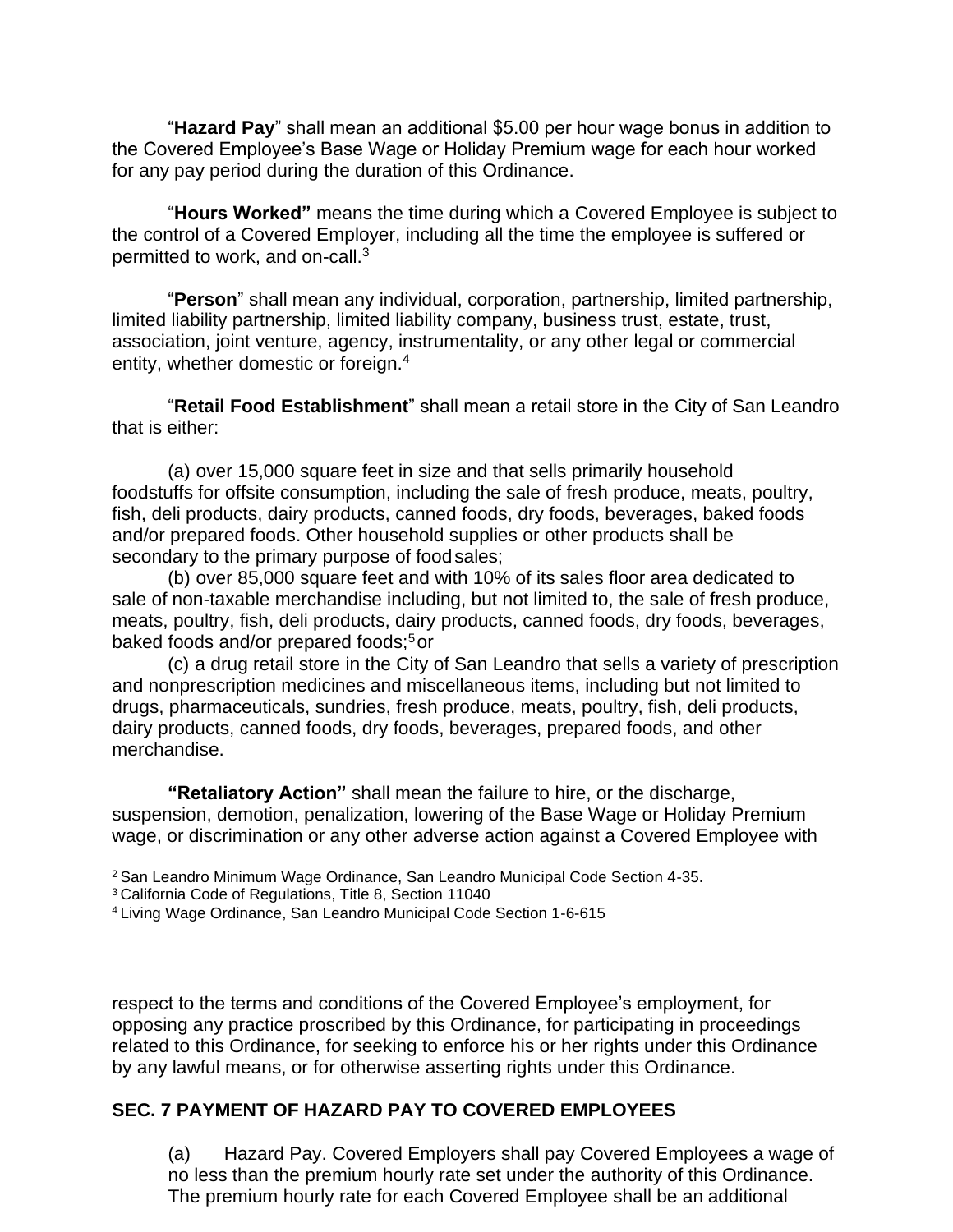\$5.00 per hour for all hours worked on top of the Covered Employee's Base Wage or Holiday Premium Wage, whichever is applicable at the time of hours worked. The Hazard Pay rate shall not include compensation already owed to Covered Employees, Holiday Premium rates, gratuities, service charge distributions, or other bonuses. Covered Employers providing employer-initiated hazard pay will be credited for doing so in accordance with Sections 6 and 13.

(b) Duration of Hazard Pay. Covered Employers shall pay Hazard Pay to all workers for any pay period for 120 days from the effective date of this Ordinance, or during which the City of San Leandro is within a Widespread (purple), Substantial (red) or Moderate (orange) Risk Level, and until such time as risk levels return to Minimal (yellow) under State Health Orders, or until such time as all Covered Employers' Covered Employees are vaccinated, excluding those Covered Employees who are prevented from receipt of vaccination by disability or sincerely held religious beliefs, whichever is later.

#### **SEC. 8 NOTICE AND POSTING.<sup>6</sup>**

Every Employer shall post in a conspicuous place at any workplace or job site where any Employee works, a notice informing Employees of their rights under this Ordinance. Every Employer shall post notices in the top three languages spoken in San Leandro as determined by the last U.S. Census. Every Employer shall provide each Employee at the time this Ordinance becomes effective or at the time of hire, whichever is later, the Employer and owner or manager's name; address; telephone number; and whether it is part of a chain, integrated enterprise, or franchise associated with a franchisor or network of franchises. If the information the Employer provided to the Employee changes, the Employer shall provide the updated information in writing within ten days of the change.

### **SEC. 9 RETALIATION PROHIBITED.<sup>7</sup>**

It shall be unlawful for an Employer or any other party to discriminate in any manner or take adverse action against any Employee in retaliation for exercising rights

<sup>6</sup>San Leandro Minimum Wage Ordinance, San Leandro Municipal Code Section 4-35-600 <sup>7</sup>San Leandro Minimum Wage Ordinance, San Leandro Municipal Code Section 4-35-700

protected under this Ordinance. Rights protected under this Ordinance include, but are not limited to: the right to file a complaint or inform any person about any party's alleged noncompliance with this Ordinance; and the right to inform any person of his or her potential rights under this Ordinance and to assist him or her in asserting such rights. Protections of this Ordinance shall apply to any Employee who mistakenly, but in good faith, alleges noncompliance with this Ordinance. Taking adverse action against an Employee, including lowering Covered Employees' Base Wage or Holiday Premium Wages or reduction of hours, within 90 days of the Employee's exercise of rights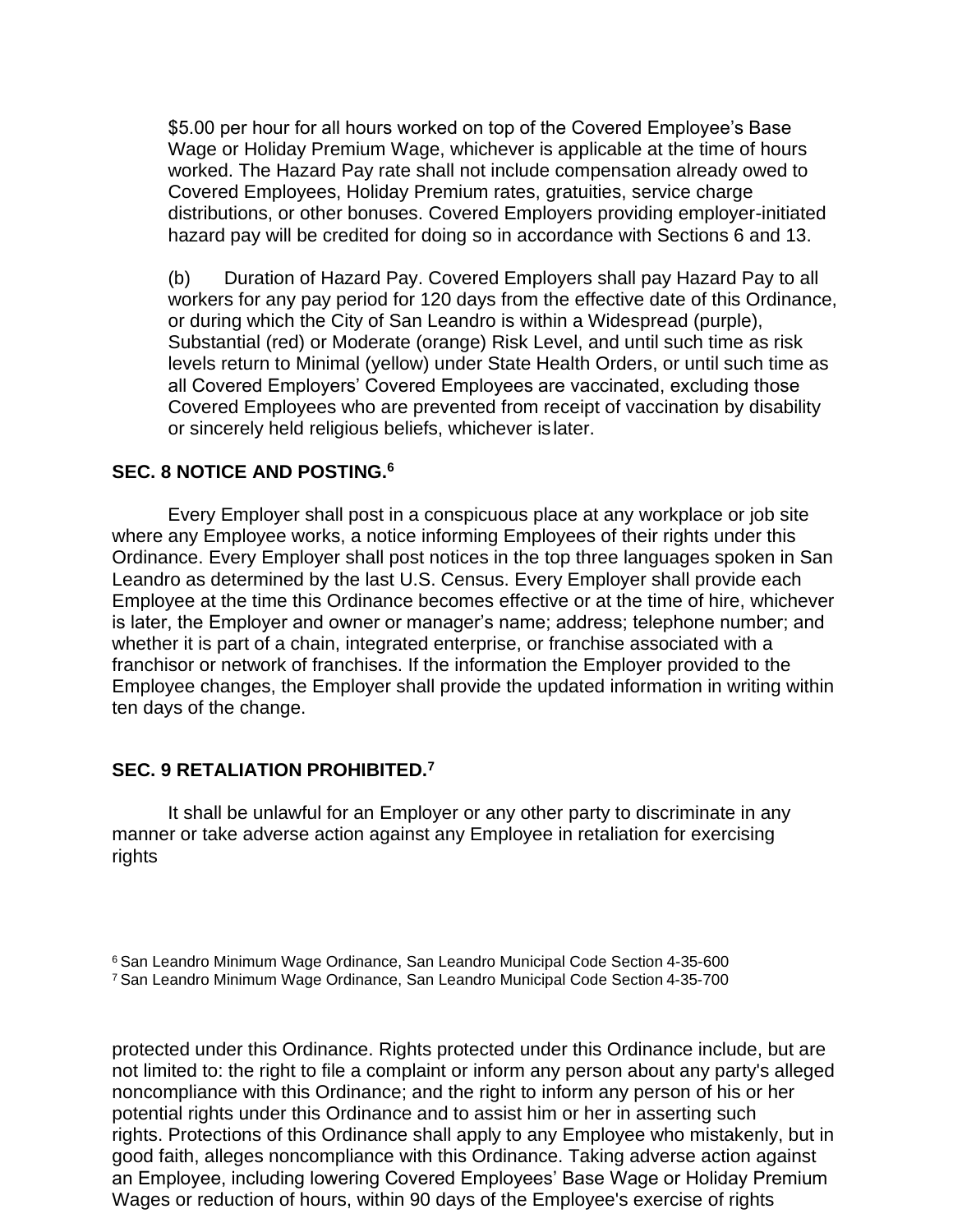protected under this Ordinance shall raise a rebuttable presumption of having done so in retaliation for the exercise of such rights.

## **SEC. 10 IMPLEMENTATION.<sup>8</sup>**

The Department may promulgate guidelines and rules consistent with this Ordinance for the implementation of the provisions of this Ordinance. Any guidelines or rules shall have the force and effect of law, and may be relied upon by Covered Employers, Covered Employees and other parties to determine their rights and responsibilities under this Ordinance.

# **SEC. 11 RECORDS**

Covered Employers shall keep records necessary to demonstrate compliance with this Ordinance, including but not limited to payroll records that specify the amount of compensation paid to employees under sections 6 and 7 of this Ordinance. Employers shall retain such records at the place of employment or in a central records office for a period of four years, and shall allow the Department access to such records, with appropriate notice and at a mutually agreeable time, to monitor compliance with the requirements of this Ordinance. When an issue arises as to a Covered Employer's compliance with this Ordinance, if the Covered Employer does not maintain or retain adequate records documenting compliance or does not allow the Department reasonable access to such records within 30 days of the Department's request, it shall be presumed that the Covered Employer has violated the Ordinance, absent clear and convincing evidence otherwise.

### **SEC. 12 ENFORCEMENT.**

The provisions related to enforcement set forth in the San Leandro Municipal Code Section 4-35-900 shall apply equally to the enforcement of this Chapter and individuals and entities afforded rights and protections under those Sections are hereby granted those same rights and protections in connection with the enforcement of any provision of this Chapter. Covered Employers shall have all obligations of "Employers" and "employers" under Section 4-35-300. The terms "Employer," "Employ," and "Employee," when used in Section 4-35-300 for purposes of enforcing provisions of this Ordinance,

<sup>8</sup>San Leandro Minimum Wage Ordinance, San Leandro Municipal Code Section 4-35-800

shall have the meanings set forth in Section 6 of this Ordinance. The provisions of this Ordinance do not diminish, alter, or negate any other legal rights, remedies, or procedures available to an Employee.

### **SEC. 11 EMPLOYEE REMEDIES FOR VIOLATIONS.**

(a) **Damages and Restitution**. Every Employer who violates this Ordinance, or any portion thereof shall be liable to the Employee whose rights were violated for any and all relief, including, but not limited to: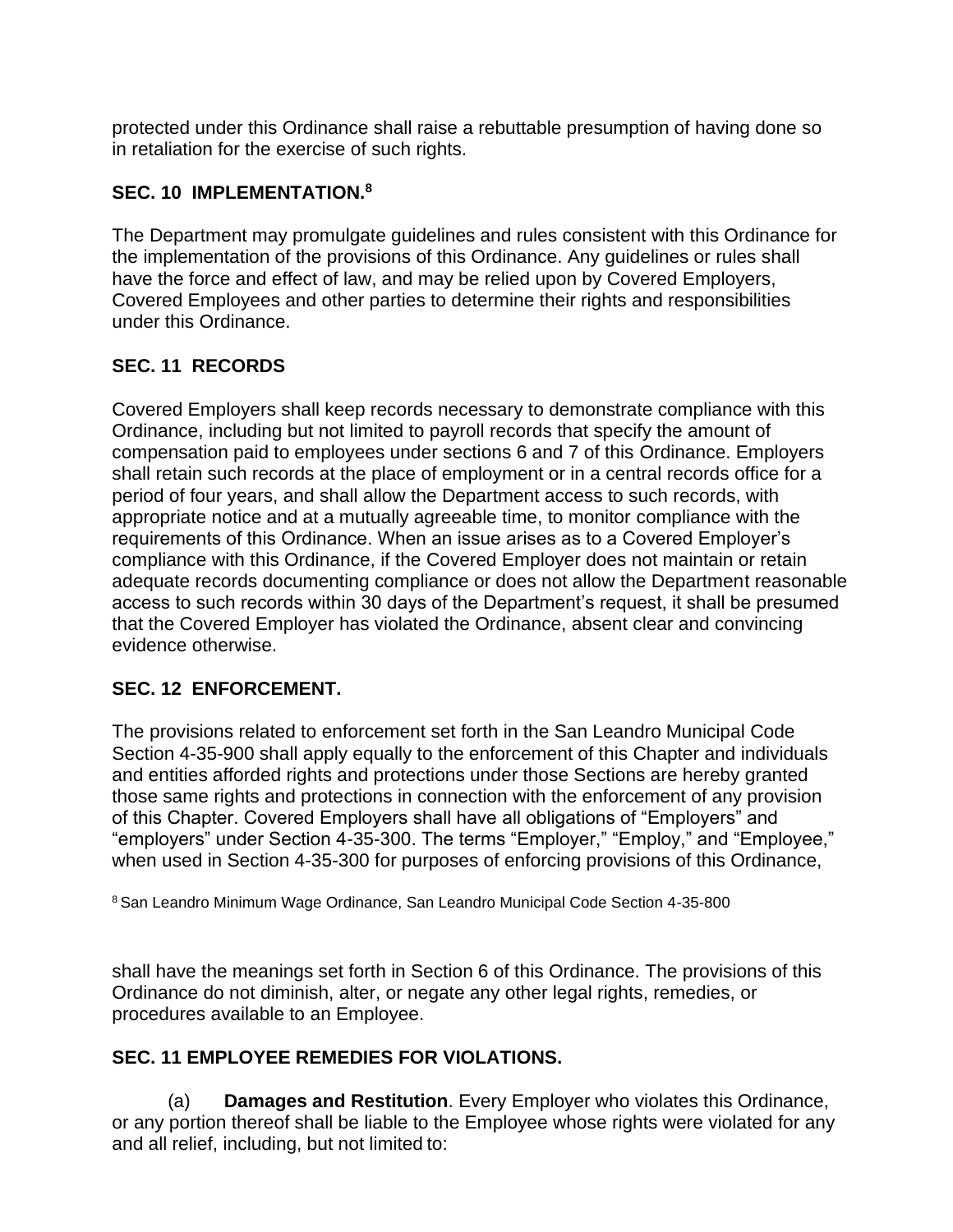1. Legal and equitable relief including but not limited to reinstatement, rescission, the payment of Hazard Pay unlawfully withheld, and the payment of all penalties and fines imposed pursuant to other provisions of this Ordinance or State law. For retaliatory action by the Employer, the Employee shall be entitled to a trebling of lost wages and penalties owed in addition to reinstatement.

2. Interest on all due and unpaid wages at the rate of interest specified in subdivision (b) of Section 3289 of the California Civil Code<sup>9</sup>, which shall accrue from the date that the wages were due and payable as provided in Part 1 (commencing with Section 200<sup>10</sup>) of Division 2 of the California Labor Code, to the date the wages are paid infull.

(b) **Civil Enforcement.** For any Covered Employee aggrieved by a violation of this Ordinance, the City Attorney or any other person or entity acting on behalf of the public as provided for under applicable state law, may bring a civil action in a court of competent jurisdiction against the Covered Employer violating this Ordinance. A Covered Employee or the City, upon prevailing, shall be entitled to such legal or equitable relief as may be appropriate to remedy the violation including but not limited to monies to be paid pursuant to this Ordinance, back pay, reinstatement, rescission, and reasonable attorneys' fees and costs. Any other person or entity enforcing this Ordinance on behalf of the public as provided for under applicable state law, upon prevailing, shall be entitled only to equitable, injunctive and/or restitutionary relief, and reasonable attorneys' fees and costs. Nothing in this Ordinance shall be interpreted as restricting, precluding, or otherwise limiting a separate or concurrent criminal

<sup>9</sup>Cal Civ. Code §3289. (a) Any legal rate of interest stipulated by a contract remains chargeable after a breach thereof, as before, until the contract is superseded by a verdict or other new obligation. (b) If a contract entered into after January 1, 1986, does not stipulate a legal rate of interest, the obligation shall bear interest at a rate of 10 percent per annum after a breach.

For the purposes of this subdivision, the term contract shall not include a note secured by a deed of trust on real property.

 $10$  Labor Code § 200. As used in this Ordinance: (a) "Wages" includes all amounts for labor performed by employees of every description, whether the amount is fixed or ascertained by the standard of time, task, piece, commission basis, or other method of calculation. (b) "Labor" includes labor, work, or service whether rendered or performed under contract, subcontract, partnership, station plan, or other agreement if the labor to be paid for is performed personally by the person demanding payment.

prosecution under the Municipal Code or state law. Jeopardy shall not attach as a result of any administrative or civil enforcement action taken pursuant to this Ordinance.

### **SEC. 12 ADDITIONAL REMEDIES**

The City, when enforcing on behalf of an Employee, has the authority to require that payment of wages, Hazard Pay and/or penalties found to be due and owing to the Employee, be paid directly to the City for disbursement to the Employee. The City, when enforcing on the behalf of an Employee, has the authority to require that payment of all amounts due under this Ordinance be paid directly to the City. The failure of an Employer to pay any amounts due under this Ordinance shall constitute a debt to the City. The City, as plaintiff and/or judgment creditor, may file a civil action on behalf of an Employee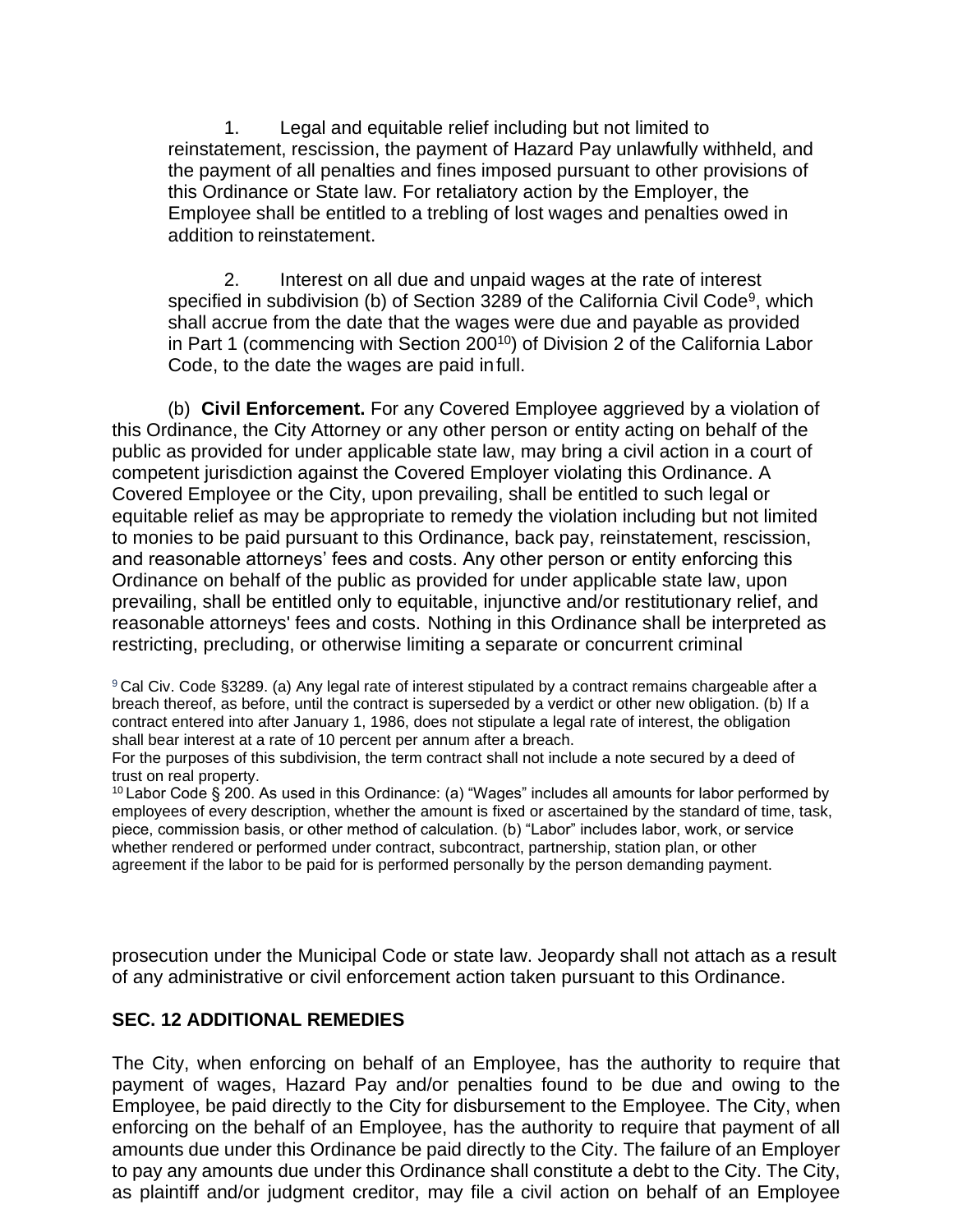and/or the City or, to the extent feasible under state law, create and impose a lien against any property owned or operated by an Employer or other person who fails to pay wages, penalties and administrative fines assessed, or pursue other legal and equitable remedies available to the City. The City shall be awarded reasonable attorney's fees and costs as well as costs associated with enforcing a violation under this Ordinance.

The remedies, penalties and procedures provided under this Ordinance are cumulative and are not intended to be exclusive of any other available remedies, penalties and procedures.

# **SEC. 13 CREDIT FOR EMPLOYER-INITIATED HAZARD PAY**

- (a) Any Covered Employer already providing a premium hourly rate to compensate Covered Employees for working during the pandemic (hereinafter "employerinitiated hazard pay") shall be credited against the \$5.00 per hour for the hourly amount paid to each Covered Employee (e.g. A Covered Employer offering a \$2.00 per hour employer-initiated hazard pays an additional \$3.00 per hour in Hazard Pay per this Ordinance.) Such Covered Employer must demonstrate that, as of the effective date of this Ordinance and in any subsequent covered pay periods, all Covered Employees are receiving such employer-initiated hazard pay. No Covered Employer shall be credited prospectively for any past payments. No Covered Employer shall be credited for any hourly premiums already owed to Covered Employees, such as but not limited to, Holiday Premiums. Nothing herein shall be interpreted to prohibit any employer from paying more than \$5.00 per hour in Hazard Pay.
- (b) To receive credit for employer-initiated hazard pay policies, Covered Employers must offer the following showings of proof to the Department:
	- (1) A copy of the Employer's hazard pay policy.
	- (2) A concise statement explaining Covered Employees' hourly base wages, hourly Holiday Premiums, hourly employer-initiated hazard pay, and any other wage bonuses received during the last 12 months.
	- (3) Evidence that, since the effective date of the Ordinance and for so long as this Ordinance is applicable, each and every Covered Employee has received employer-initiated hazard pay.
	- (4) Evidence that allows the City to review for compliance by assessing wages for the past 12 months and that is itemized in such a way that the City can understand a Covered Employee's Base Wage distinguished from Holiday Premiums and other bonuses or pay increases that are separate and distinct from employer-initiated hazard pay.
		- i. Accepted evidence of employer-initiated hazard pay wage described in (b)(4):
			- 1. A spreadsheet, of all Covered Employees and their wages for each pay period for the last 12 months, that allows the City to distinguish Base Wage from Holiday Pay and other bonuses or pay increases that are separate and distinct from employer-initiated hazard pay. The foregoing does not exempt any Covered Employer from maintaining, and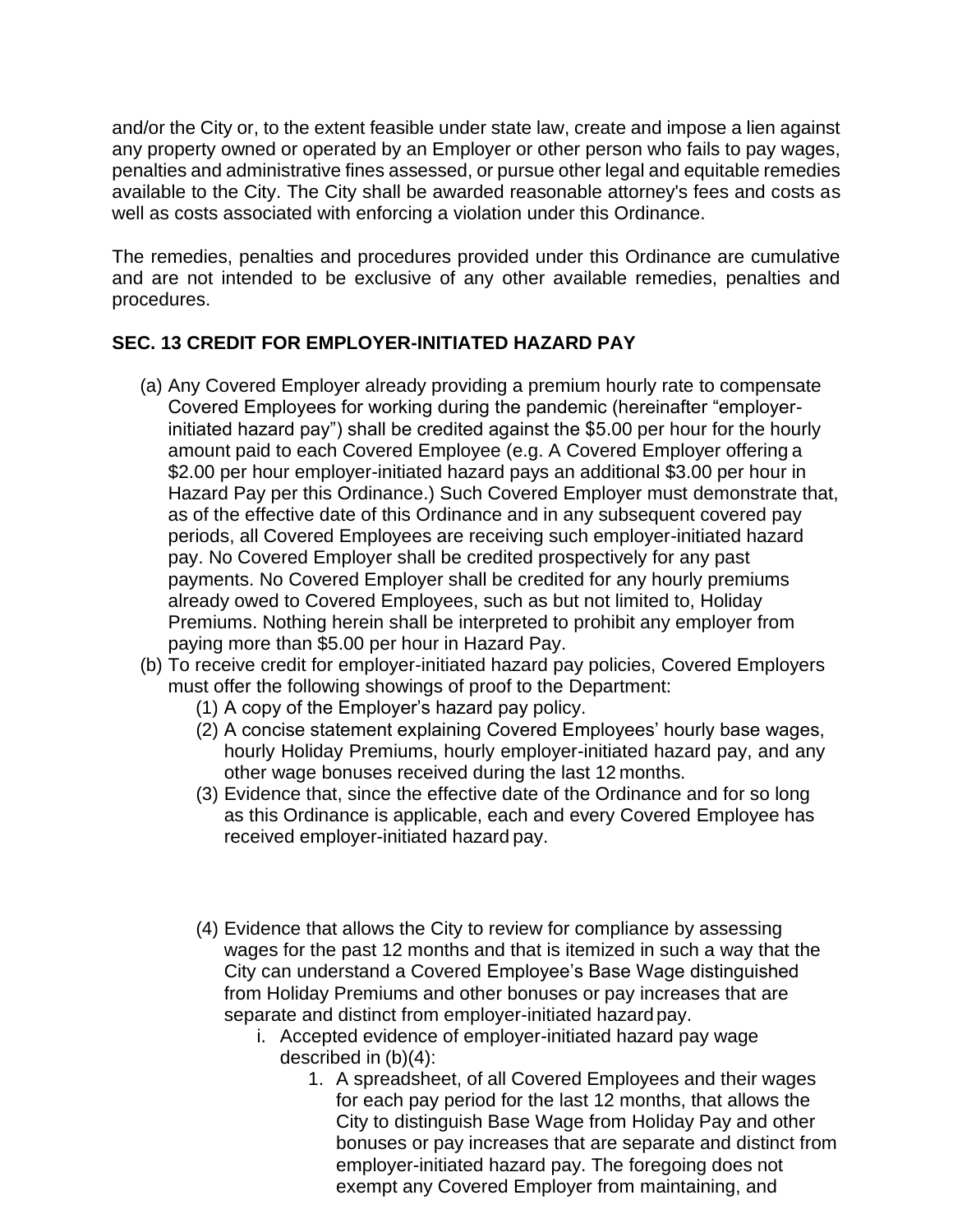providing access to, the underlying payroll records described above. The foregoing notwithstanding if the City creates an online submission form for its Online Certified Payroll System (OCPS) that meets the above criteria then all offers of proof under subparagraph (b) shall be submitted directly to the OCPS.

b. Any offer of proof under subparagraph (b) shall be accompanied by a written acknowledgement that it was so submitted under penalty of perjury.

### **SEC. 14 WAIVER THROUGH COLLECTIVE BARGAINING**

To the extent required by Federal law, all or any portion of the applicable requirements of this Ordinance may be waived in a bona fide collective bargaining agreement, provided that such waiver is explicitly set forth in such agreement in clear and unambiguous terms.

#### **SEC. 15 COEXISTENCE WITH OTHER AVAILABLE RELIEF FOR SPECIFIC DEPRIVATIONS OF PROTECTED RIGHTS.<sup>11</sup>**

The provisions of this Ordinance shall not be construed as limiting any Covered Employee's right to obtain relief to which he or she may be entitled at law or in equity.

### **SEC. 16 CONFLICTS.<sup>12</sup>**

Nothing in this Ordinance shall be interpreted or applied so as to create any power or duty in conflict with any federal or state law.

<sup>11</sup>San Leandro Minimum Wage Ordinance, San Leandro Municipal Code Section 4-35-1000 <sup>12</sup> San Leandro Minimum Wage Ordinance, San Leandro Municipal Code Section 4-35-1000

### **SEC. 17 SEVERABILITY.**

If any subsection, sentence, clause or phrase of this Ordinance is for any reason held to be invalid or unconstitutional by a court of competent jurisdiction, such decision shall not affect the validity of the remaining portions of this ordinance. The City Council hereby declares that it would have adopted this section, and each and every subsection, sentence, clause and phrase thereof not declared invalid or unconstitutional, without regard to whether any portion of the ordinance would be subsequently declared invalid or unconstitutional.

# **SEC. 18 EFFECTIVE DATE AND PUBLICATION.**